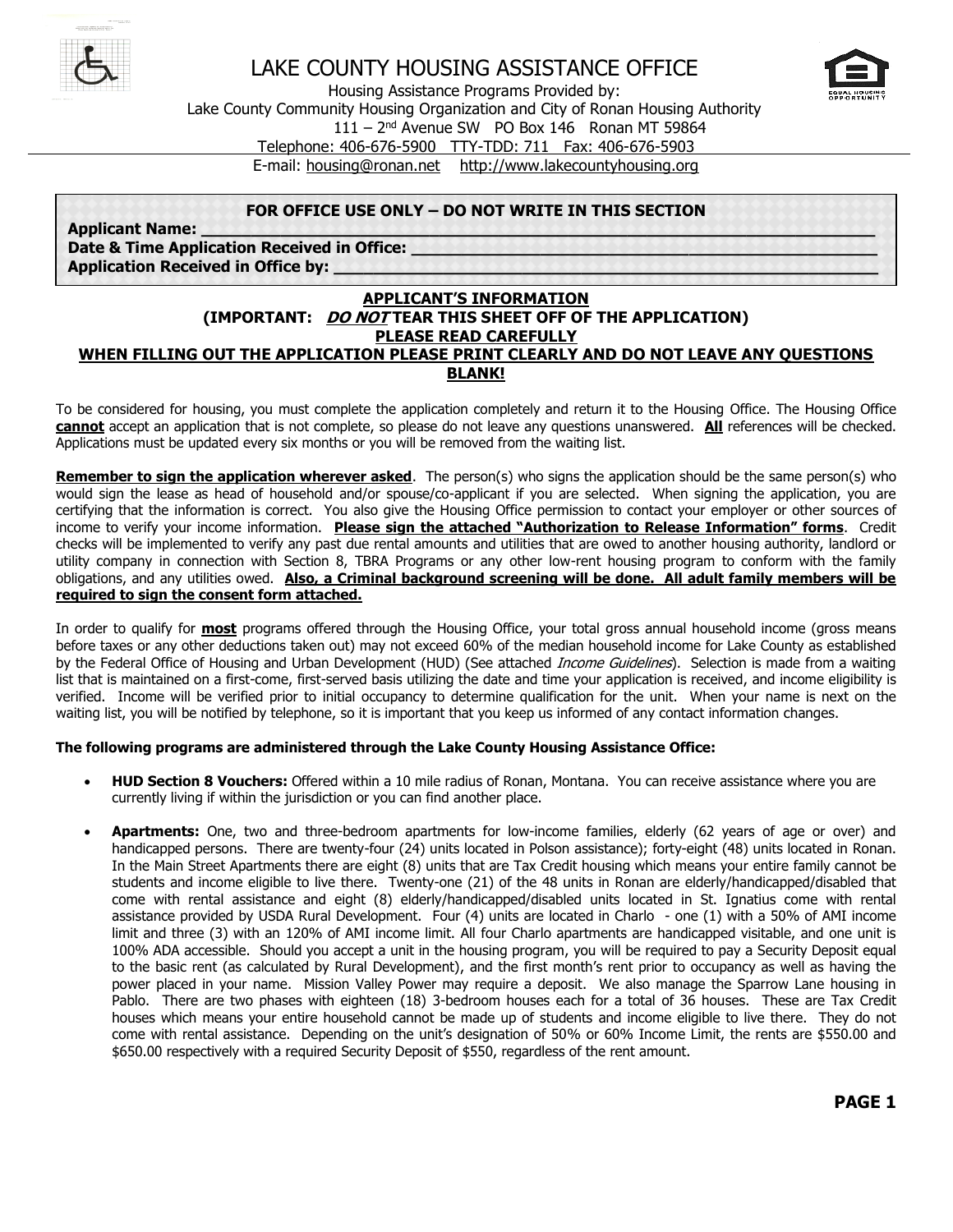

P.O. Box 146 / 111 - 2<sup>nd</sup> Avenue SW / Ronan, MT 59864 Telephone: 406-676-5900 Fax: 406-676-5903 TTY-TDD: 711 E-Mail: [housing@ronan.net](mailto:housing@ronan.net) [http://www.lakecountyhousing.org](http://www.lakecountyhousing.org/)



### **NOTICE TO APPLICANTS**

#### **PLEASE READ AND SIGN THIS PAGE PRIOR TO COMPLETING THE ATTACHED APPLICATION. PLEASE KEEP THIS PAGE ATTACHED TO APPLICATION!**

**Federal regulation establishes administrative procedures for imposing civil penalties and assessments against persons who file false claims or statements while applying for housing benefits. This regulation, which implements the Program Fraud Civil Remedies Act of 1986, applies to all applicants or public housing programs, including tenants and homebuyers. The Program Fraud Remedies regulations apply to any person or persons who misrepresents or omits information from applications for housing, income verifications, re-examination of information, family compositions or ages of family members, etc., they may be investigated by the HUD Inspector General and they may be subject to the following penalties:**

- **1. Up to \$5,000 for filing such a claim; or**
- **2. Up to \$5,000 plus up to twice the amount of benefits which were fraudulently received; and**
- **3. In any case, whether or not benefits were actually received by the individual/family, or any other remedy which may be prescribed by law will still apply. (This means that the fines do not preclude criminal charges or legal actions against the person(s) committing the fraud.)**

**Some of the areas where such fraud may occur:**

- **~ Families reporting less than all sources of income, (e.g., only reporting husbands income when both spouses are working; or not reporting all or part of part-time income or other seasonal income).**
- **~ Families listing more dependents than are eligible or who live in the household.**
- **~ Families misrepresenting age to either get benefits for "elderly" or claim children as dependents after they reach age 18.**
- **~ Families not reporting all assets, such as bank accounts, real estate/homes owned.**

**\_\_\_\_\_\_\_\_\_\_\_\_\_\_\_\_\_\_\_\_\_\_\_\_\_\_\_\_\_\_\_\_\_\_\_\_\_\_\_\_\_\_\_ \_\_\_\_\_\_\_\_\_\_\_\_\_\_\_\_\_\_\_\_\_\_\_\_\_\_\_**

**\_\_\_\_\_\_\_\_\_\_\_\_\_\_\_\_\_\_\_\_\_\_\_\_\_\_\_\_\_\_\_\_\_\_\_\_\_\_\_\_\_\_\_ \_\_\_\_\_\_\_\_\_\_\_\_\_\_\_\_\_\_\_\_\_\_\_\_\_\_\_**

**"I have read and understand these regulations."**

**Head of Household's (Applicant's) Signature Date**

**Spouse/Co-Applicant's Signature Date**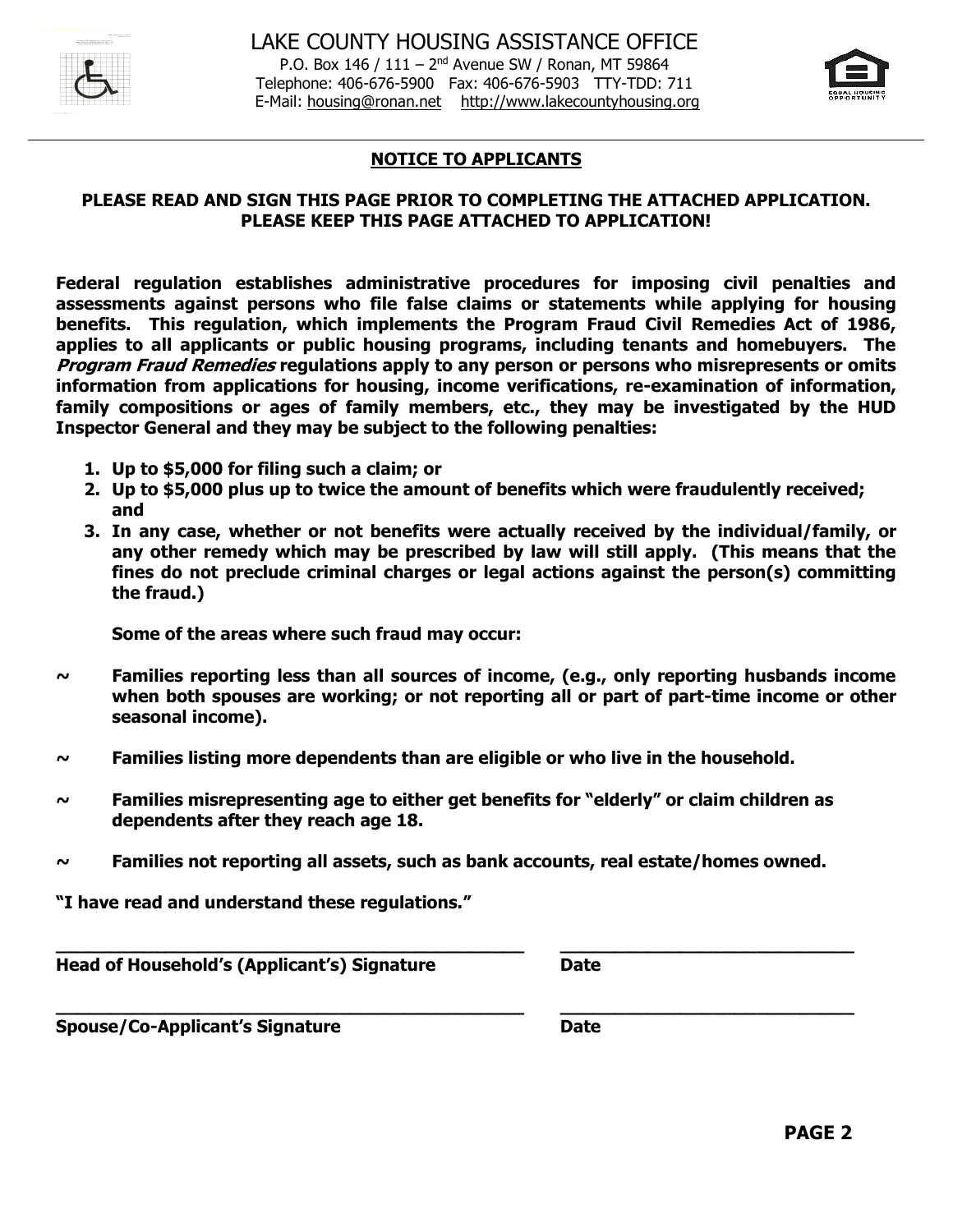

P.O. Box 146 / 111 - 2<sup>nd</sup> Avenue SW / Ronan, MT 59864 Telephone: 406-676-5900 Fax: 406-676-5903 TTY-TDD: 711 E-Mail: [housing@ronan.net](mailto:housing@ronan.net) [http://www.lakecountyhousing.org](http://www.lakecountyhousing.org/)



#### **PLEASE PRINT CLEARLY (Use Dark Blue or Black Ink, and DO NOT leave anything Blank)**

| Name: _                                                      |                   |                                            |                                                              |                                         |
|--------------------------------------------------------------|-------------------|--------------------------------------------|--------------------------------------------------------------|-----------------------------------------|
|                                                              |                   |                                            |                                                              |                                         |
|                                                              |                   |                                            |                                                              |                                         |
|                                                              |                   |                                            |                                                              |                                         |
|                                                              |                   |                                            |                                                              |                                         |
|                                                              |                   |                                            |                                                              |                                         |
| Current Rent: \$                                             |                   |                                            | Utilities: \$___________________(Heat, Lights, Water, Sewer) |                                         |
| Personal Information: Age: __________                        |                   |                                            |                                                              |                                         |
| Are you a U.S. Citizen? Yes $\Box$                           | $N0$              | If No, Alien Registration #: Country:      |                                                              |                                         |
| Type of Housing Assistance Requested (Check all that apply): |                   |                                            |                                                              |                                         |
| Location                                                     | Family<br>Housing | <b>Elderly Housing</b><br>(62 or Older, or | Handicapped<br>Accessible                                    | Rental Assistance in<br>Private Housing |
| (Check Box)                                                  | (Our Apts.)       | Handicapped or<br>Disabled)                |                                                              | (Section 8)                             |
| Polson                                                       |                   |                                            |                                                              |                                         |
| **100% Non Smoking**                                         |                   |                                            |                                                              |                                         |
| $\Box$ Pablo<br>**100% Non Smoking**                         |                   |                                            |                                                              |                                         |
| $\blacksquare$ Ronan                                         |                   |                                            |                                                              |                                         |
| **100% Non Smoking**                                         |                   |                                            |                                                              |                                         |
| Charlo                                                       |                   |                                            |                                                              |                                         |
| **100% Non Smoking**                                         |                   |                                            |                                                              |                                         |
| St. Ignatius                                                 |                   |                                            |                                                              |                                         |
| **100% Non Smoking**                                         |                   |                                            |                                                              |                                         |
|                                                              |                   |                                            |                                                              |                                         |

Minimum Number of Bedrooms Needed (Please check only one box):

1  $\begin{array}{|c|c|c|c|c|}\n\hline\n1 & 2 & \text{1} & 3\n\end{array}$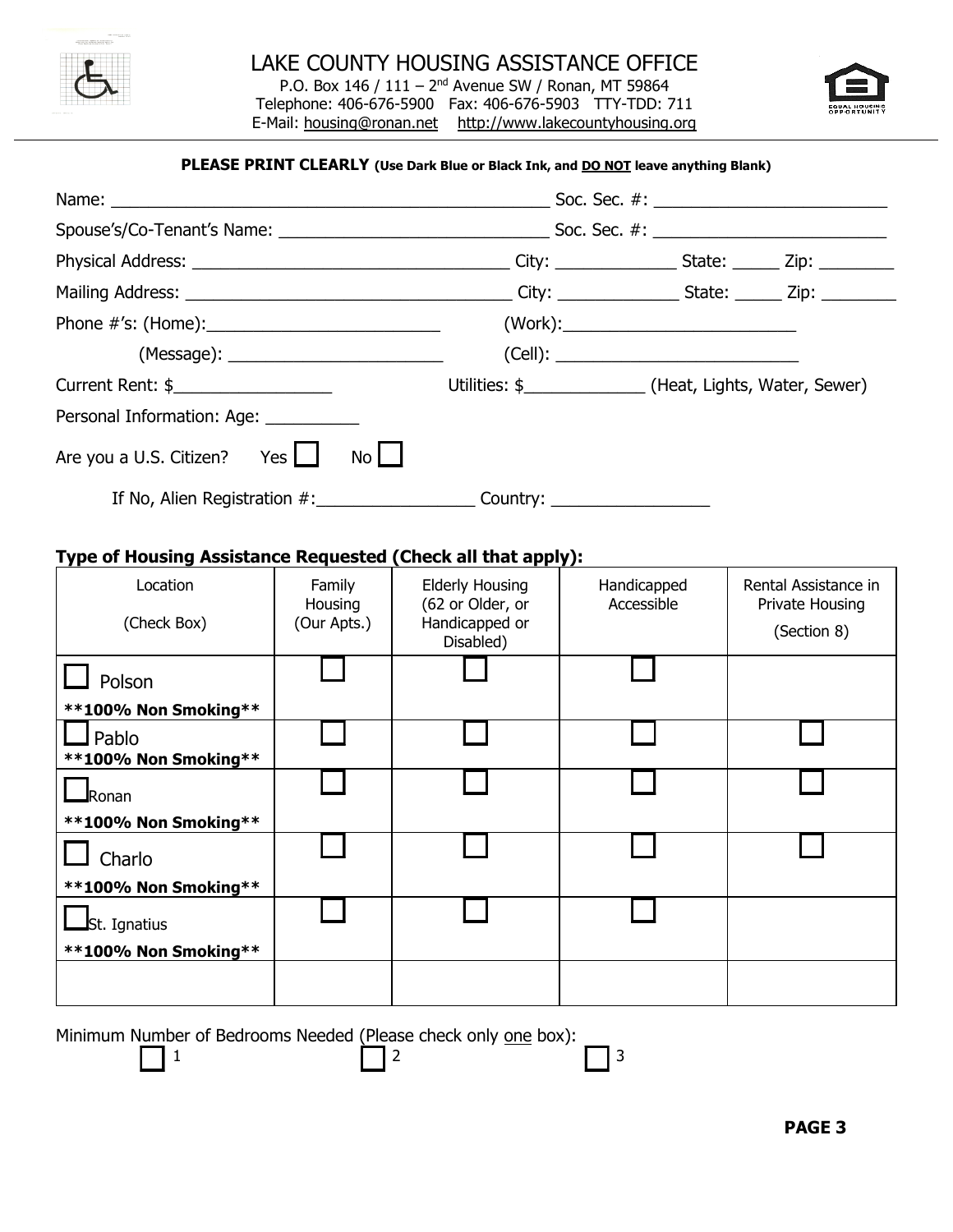|                                    | Do you or any other members of your household require special accommodations in your housing such as no stairs, wheel<br>No <sub>1</sub><br>chair accessibility, etc?<br>Yes |                                         | If yes, what accommodations are required? |             |                                     |                              |  |
|------------------------------------|------------------------------------------------------------------------------------------------------------------------------------------------------------------------------|-----------------------------------------|-------------------------------------------|-------------|-------------------------------------|------------------------------|--|
|                                    |                                                                                                                                                                              |                                         |                                           |             |                                     |                              |  |
|                                    | Are you about to be without housing? Yes                                                                                                                                     | No                                      |                                           |             |                                     |                              |  |
|                                    | Is your current dwelling substandard? Yes                                                                                                                                    | No.                                     |                                           |             |                                     |                              |  |
| Yes                                | Have you ever lived in Public Housing or received any other Housing Assistance?<br>Νo<br>Have you ever been evicted?                                                         | Yes                                     | No                                        |             |                                     |                              |  |
|                                    | Do you owe any landlord or utility company money?<br>Have you made any payment arrangements with them? Yes $\lceil$                                                          | Yes                                     | No<br>No                                  | N/A         |                                     |                              |  |
| Family<br><b>Number</b><br>$(1-8)$ | Persons Who Will be Living in the Household (HH) Unit: Please enter yourself first (applicant)<br>Name:<br>First, Middle Initial, Last                                       | Relationship to<br>Head of<br>Household | Social Security<br><b>Number</b>          | Sex:<br>M/F | Birth date:<br>Month, Date,<br>Year | Full-Time<br>Student:<br>Y/N |  |
| 1                                  |                                                                                                                                                                              |                                         |                                           |             |                                     |                              |  |
| $\overline{2}$                     |                                                                                                                                                                              |                                         |                                           |             |                                     |                              |  |
| 3                                  |                                                                                                                                                                              |                                         |                                           |             |                                     |                              |  |
| 4                                  |                                                                                                                                                                              |                                         |                                           |             |                                     |                              |  |
| 5                                  |                                                                                                                                                                              |                                         |                                           |             |                                     |                              |  |
| 6                                  |                                                                                                                                                                              |                                         |                                           |             |                                     |                              |  |
| $\overline{7}$                     |                                                                                                                                                                              |                                         |                                           |             |                                     |                              |  |
| 8                                  |                                                                                                                                                                              |                                         |                                           |             |                                     |                              |  |
|                                    |                                                                                                                                                                              |                                         |                                           |             |                                     |                              |  |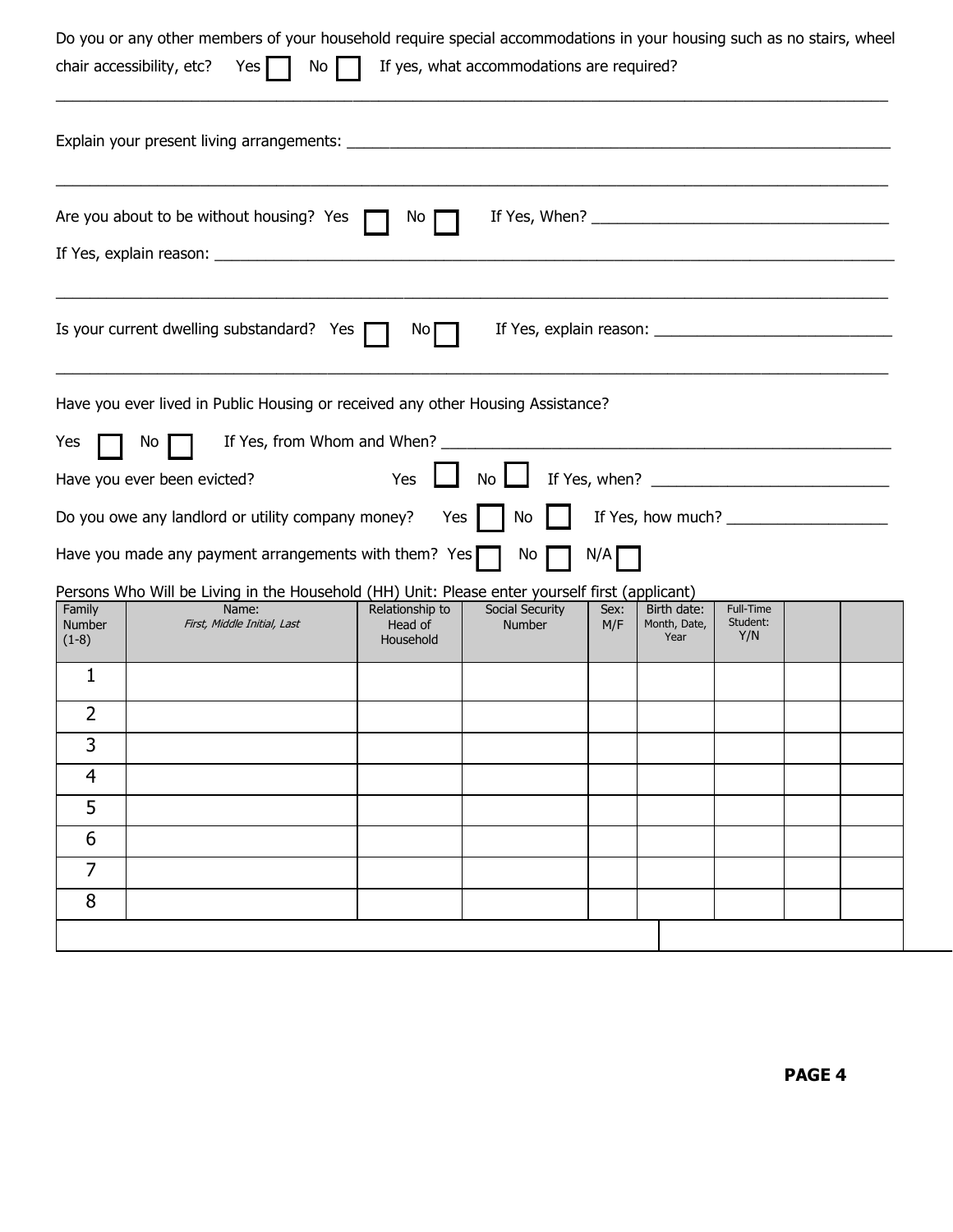#### INCOME

**"Income" is defined on the attached "Income Guidelines", and must be stated for each member of the household, age 18 and over.**

**Wage or pay period (How often received): Multiply GROSS INCOME by:**

| Family<br>Number<br>(corresponds<br>with listing of<br>members in<br>the household) | Name of Income Source<br>(Name of Employer, Assistance Program, Etc. | <b>GROSS</b><br><b>INCOME</b><br>Per Pay Period<br>(Before Deductions) | Multiply<br>By<br>Put # Multiplying by<br>(Use Chart Above) | <b>TOTAL</b><br><b>ANNUAL</b><br><b>GROSS</b><br><b>INCOME</b> |  |
|-------------------------------------------------------------------------------------|----------------------------------------------------------------------|------------------------------------------------------------------------|-------------------------------------------------------------|----------------------------------------------------------------|--|
|                                                                                     |                                                                      |                                                                        |                                                             |                                                                |  |
|                                                                                     |                                                                      |                                                                        |                                                             |                                                                |  |
|                                                                                     |                                                                      |                                                                        |                                                             |                                                                |  |
|                                                                                     |                                                                      |                                                                        |                                                             |                                                                |  |
|                                                                                     |                                                                      |                                                                        |                                                             |                                                                |  |
|                                                                                     |                                                                      |                                                                        |                                                             |                                                                |  |
|                                                                                     |                                                                      |                                                                        |                                                             |                                                                |  |
|                                                                                     |                                                                      |                                                                        |                                                             |                                                                |  |
|                                                                                     |                                                                      |                                                                        |                                                             |                                                                |  |
|                                                                                     | <b>GRAND TOTAL</b>                                                   |                                                                        |                                                             |                                                                |  |

#### **Please list all Assets (See Attachment for list of different types of Assets):**

| Type: | \$ Value: | Location: |
|-------|-----------|-----------|
|       |           |           |
|       |           |           |
|       |           |           |

#### **REFERENCES: Please provide three creditors, must include your current and previous landlords. Information must include name, address w/city, phone number. (Provide account # if applicable):**

|                | Name: | Address:<br>(include city & state & Zip) | Phone: |
|----------------|-------|------------------------------------------|--------|
| 1.<br><b>.</b> |       |                                          |        |
| 2.             |       |                                          |        |
| 3.             |       |                                          |        |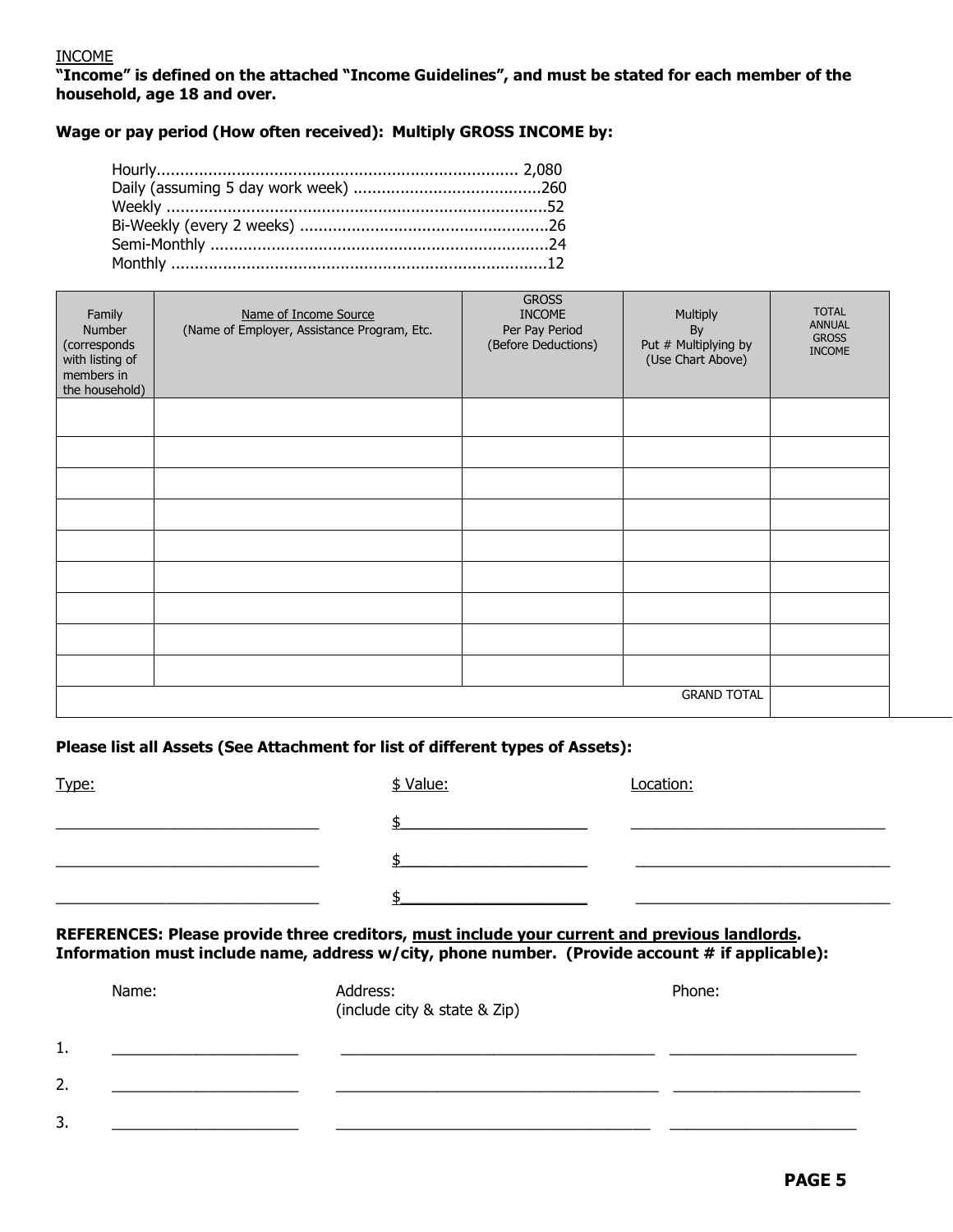| What assistance is the family currently receiving (Check all that apply)?                                                                                                                                                                                                                                                                                                                                                                                                                                                                                                             |                        |  |  |  |  |  |
|---------------------------------------------------------------------------------------------------------------------------------------------------------------------------------------------------------------------------------------------------------------------------------------------------------------------------------------------------------------------------------------------------------------------------------------------------------------------------------------------------------------------------------------------------------------------------------------|------------------------|--|--|--|--|--|
| UNEMPLOYMENT SOCIAL SECURITY<br><b>AFDC</b>                                                                                                                                                                                                                                                                                                                                                                                                                                                                                                                                           |                        |  |  |  |  |  |
| USSD U FOOD STAMPS U FUEL ASSISTANCE U OTHER (Name):<br><b>SSI</b>                                                                                                                                                                                                                                                                                                                                                                                                                                                                                                                    |                        |  |  |  |  |  |
| "I declare that the information that I have provided is full, true and complete to the best of my knowledge and<br>are given under the penalty of perjury. I hereby authorize for obtaining any and all information necessary for<br>the purpose of verifying the statements made. Furthermore, I also hereby grant permission to release<br>information necessary in assisting me in obtaining other services for which I may be eligible."                                                                                                                                          |                        |  |  |  |  |  |
| Head of Household's Signature                                                                                                                                                                                                                                                                                                                                                                                                                                                                                                                                                         | Date                   |  |  |  |  |  |
| Spouse/Co-Applicant's Signature                                                                                                                                                                                                                                                                                                                                                                                                                                                                                                                                                       | Date                   |  |  |  |  |  |
| The following information is requested by the Federal Government in order to monitor compliance with Federal laws<br>prohibiting discrimination against applicants seeking to participate in this program. You are not required to furnish<br>this information, but are encouraged to do so. This information will not be used in evaluating your application or to<br>discriminate against you in any way. However, if you choose not to furnish it, we are required to note the<br>race/national origin of the individual applicants on the basis of visual observation or surname. |                        |  |  |  |  |  |
| Ethnicity (Select only one):<br>Hispanic or Latino                                                                                                                                                                                                                                                                                                                                                                                                                                                                                                                                    | Non-Hispanic or Latino |  |  |  |  |  |
| Race (Select only one):<br>1. American Indian/Alaska Native                                                                                                                                                                                                                                                                                                                                                                                                                                                                                                                           |                        |  |  |  |  |  |
| 2. Asian                                                                                                                                                                                                                                                                                                                                                                                                                                                                                                                                                                              |                        |  |  |  |  |  |
| 3. Black or African American                                                                                                                                                                                                                                                                                                                                                                                                                                                                                                                                                          |                        |  |  |  |  |  |
| 4. Native Hawaiian or Other Pacific Islander<br>5. White                                                                                                                                                                                                                                                                                                                                                                                                                                                                                                                              |                        |  |  |  |  |  |
|                                                                                                                                                                                                                                                                                                                                                                                                                                                                                                                                                                                       |                        |  |  |  |  |  |
| Gender:<br>Male<br>Female                                                                                                                                                                                                                                                                                                                                                                                                                                                                                                                                                             |                        |  |  |  |  |  |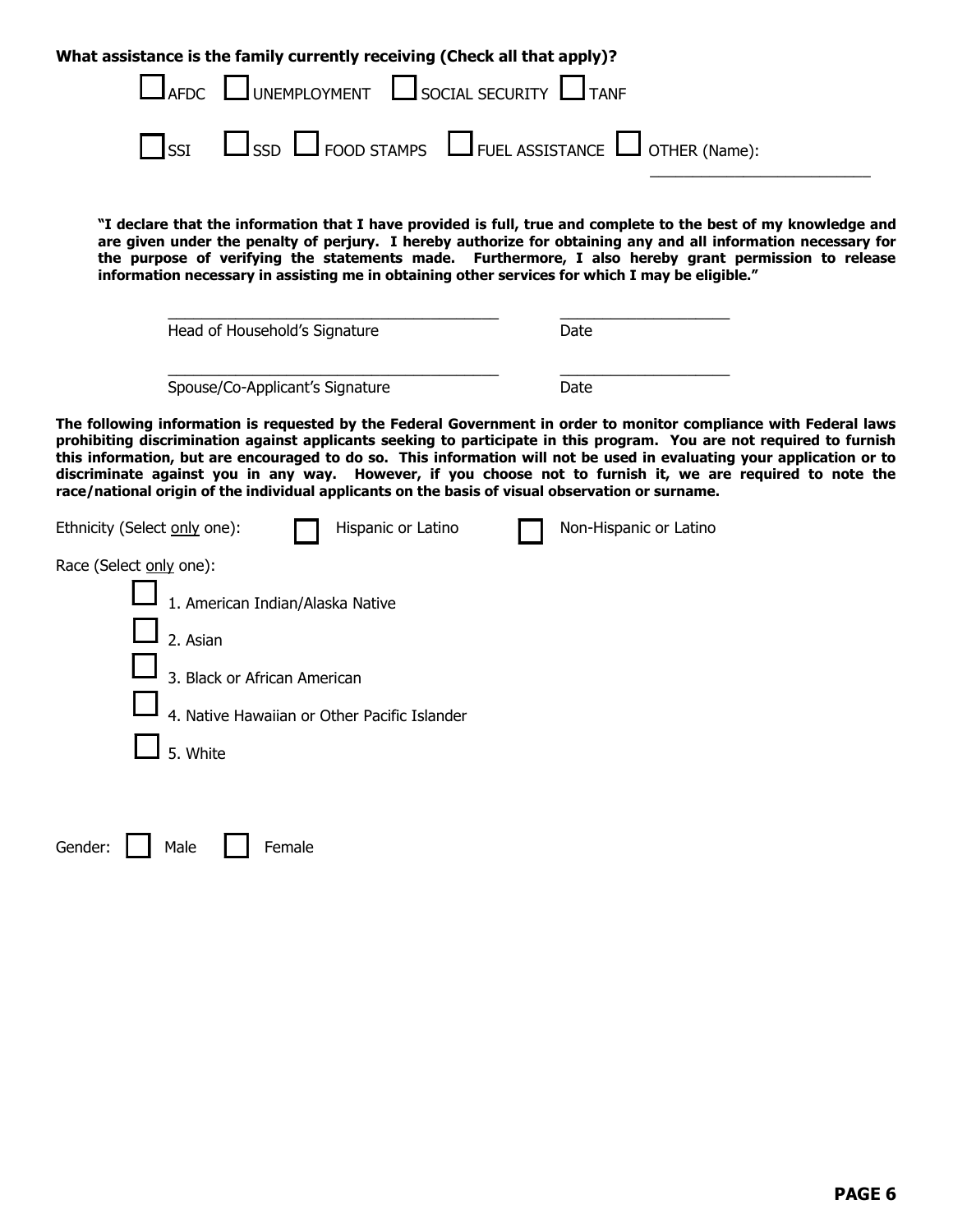

## **Information about Your Income and Assets**

#### **THIS IS FOR INFORMATION PURPOSES ONLY, YOU DON'T NEED TO TURN IN ANY VERIFICATIONS WHEN YOU APPLY FOR HOUSING, THOSE WILL BE REQUESTED LATER**

Changes in household income, family composition & child care expenses in the amount of \$100.00 or more per month must be reported to the Ronan Housing Authority **within 10 days of the date of the change**. A recertification appointment will be scheduled to determine your portion of the rent.

1. **Employment Income** For every member of your family who works, provide the following information:

Name, address, and telephone number of the employer. Current rate of regular pay & overtime pay & the number of hours per week normally worked. Information about any changes you expect in your pay or the number of hours worked during the next twelve months. Other type of income you expect to receive from employment, such as tips, commissions, profit-sharing programs, etc.

Self-Employment: Last year's income tax, current year's earnings and expenses.

2. **Benefits and Support Income** If any member of your family receives any of the following types of income, provide name, address & telephone number of the source of the income, & information about the amount received:

| Unemployment Compensation                      | Alimony          |
|------------------------------------------------|------------------|
| Social Security                                | Child Su         |
| <b>Supplemental Social Security</b>            | Pension          |
| Social Security Disability                     | <b>Disabilit</b> |
| Welfare or other public assistance             | Percapit         |
| Regular support from family members or friends | Other            |

- Alimony Child Support Disability Income Percapita Payments
- 3. **Amounts in Savings and Checking Accounts** (including Christmas Clubs, Certificates of Deposit, IRA & Keogh Accounts, etc.) provide the account number for all accounts & the balance in your accounts.
- 4. **Real Estate You Own** Provide information about the current value of the property. If you own property & rent item provide the address of the property, information about how much income you receive & what expenses you have for the property. (Last year's Schedule E from your income tax forms has this information.)
- 5. **Stocks, Bonds, Trusts, Other Investments** Provide account numbers & statements on value of investments & information about income from investments.
- 6. **Life Insurance Policies** Provide name of company & policy numbers.
- 7. **Educational Grants and Scholarships** If any member of your family receives an educational grant or scholarship, provide information about the amount of the assistance & the purposes for which the assistance can be used, & the name, address & telephone number of the institution providing the assistance.
- **8. Other Income** For any other type of income your family has, provide the name, address & telephone number of the source of the income & information about the amount of the income.
- **9. Recreational Vehicles**: Are considered assets, but regular cars are not.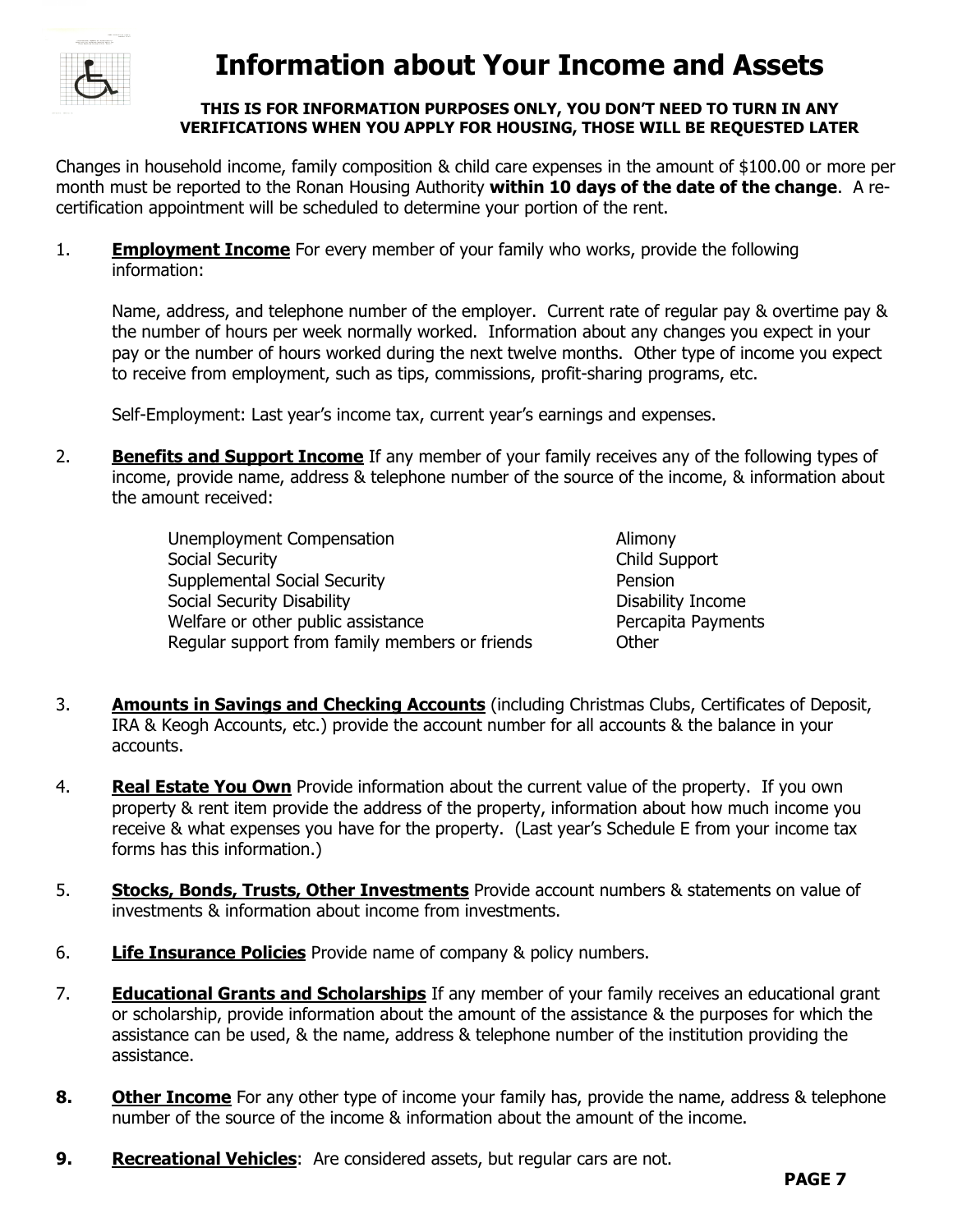

P.O. Box 146 / 111 - 2<sup>nd</sup> Avenue SW / Ronan, MT 59864 Telephone: 406-676-5900 Fax: 406-676-5903 TTY-TDD: 711 E-Mail: [housing@ronan.net](mailto:housing@ronan.net) [http://www.lakecountyhousing.org](http://www.lakecountyhousing.org/)



## **INCOME GUIDELINES**

(Effective 4/1/2020)

|                    | <u>(30% OF MEDIAN INCOME)</u> | <u>(50% OF MEDIAN INCOME)</u> |                   |
|--------------------|-------------------------------|-------------------------------|-------------------|
| <b>FAMILY SIZE</b> | <b>INCOME LIMIT</b>           | <b>FAMILY SIZE</b>            | <b>INCOME LIN</b> |
|                    | \$15,000                      |                               | \$25,000          |
|                    | \$17,240                      |                               | \$28,600          |
| 3                  | \$21,720                      | 3                             | \$32,150          |
| 4                  | \$26,200                      | 4                             | \$35,700          |
| 5                  | \$30,680                      | 5                             | \$38,600          |
| 6                  | \$35,160                      | 6                             | \$41,450          |
|                    | \$39,640                      |                               | \$44,300          |
| 8                  | \$44,120                      | 8                             | \$47,150          |

| (50% OF MEDIAN INCOME) |                     |  |  |  |
|------------------------|---------------------|--|--|--|
| <b>FAMILY SIZE</b>     | <b>INCOME LIMIT</b> |  |  |  |
| 1                      | \$25,000            |  |  |  |
| 2                      | \$28,600            |  |  |  |
| 3                      | \$32,150            |  |  |  |
| 4                      | \$35,700            |  |  |  |
| 5                      | \$38,600            |  |  |  |
| 6                      | \$41,450            |  |  |  |
| 7                      | \$44,300            |  |  |  |
| 8                      | \$47,150            |  |  |  |

#### **(60% OF MEDIAN INCOME) (80% OF MEDIAN INCOME)**

| <b>FAMILY SIZE</b> | <b>INCOME LIMIT</b> | <b>FAMILY SIZE</b> | <b>INCOME LIMIT</b> |
|--------------------|---------------------|--------------------|---------------------|
|                    | \$30,000            |                    | \$40,000            |
| 2                  | \$34,320            | 2                  | \$45,700            |
| 3                  | \$38,580            | 3                  | \$51,400            |
| 4                  | \$42,840            | 4                  | \$57,100            |
| 5                  | \$46,320            | 5                  | \$61,700            |
| 6                  | \$49,740            | 6                  | \$66,250            |
|                    | \$53,160            |                    | \$70,850            |
| 8                  | \$56,580            | 8                  | \$75,400            |

| <u>Y SIZE</u> | <b>INCOME LIMIT</b> | <b>FAMILY SIZE</b> | <b>INCOME LIMIT</b> |
|---------------|---------------------|--------------------|---------------------|
| 1             | \$30,000            |                    | \$40,000            |
| 2             | \$34,320            |                    | \$45,700            |
| 3             | \$38,580            | 3                  | \$51,400            |
| 4             | \$42,840            | 4                  | \$57,100            |
| 5             | \$46,320            | 5                  | \$61,700            |
| 6             | \$49,740            | 6                  | \$66,250            |
| 7             | \$53,160            |                    | \$70,850            |
| 8             | \$56,580            | 8                  | \$75,400            |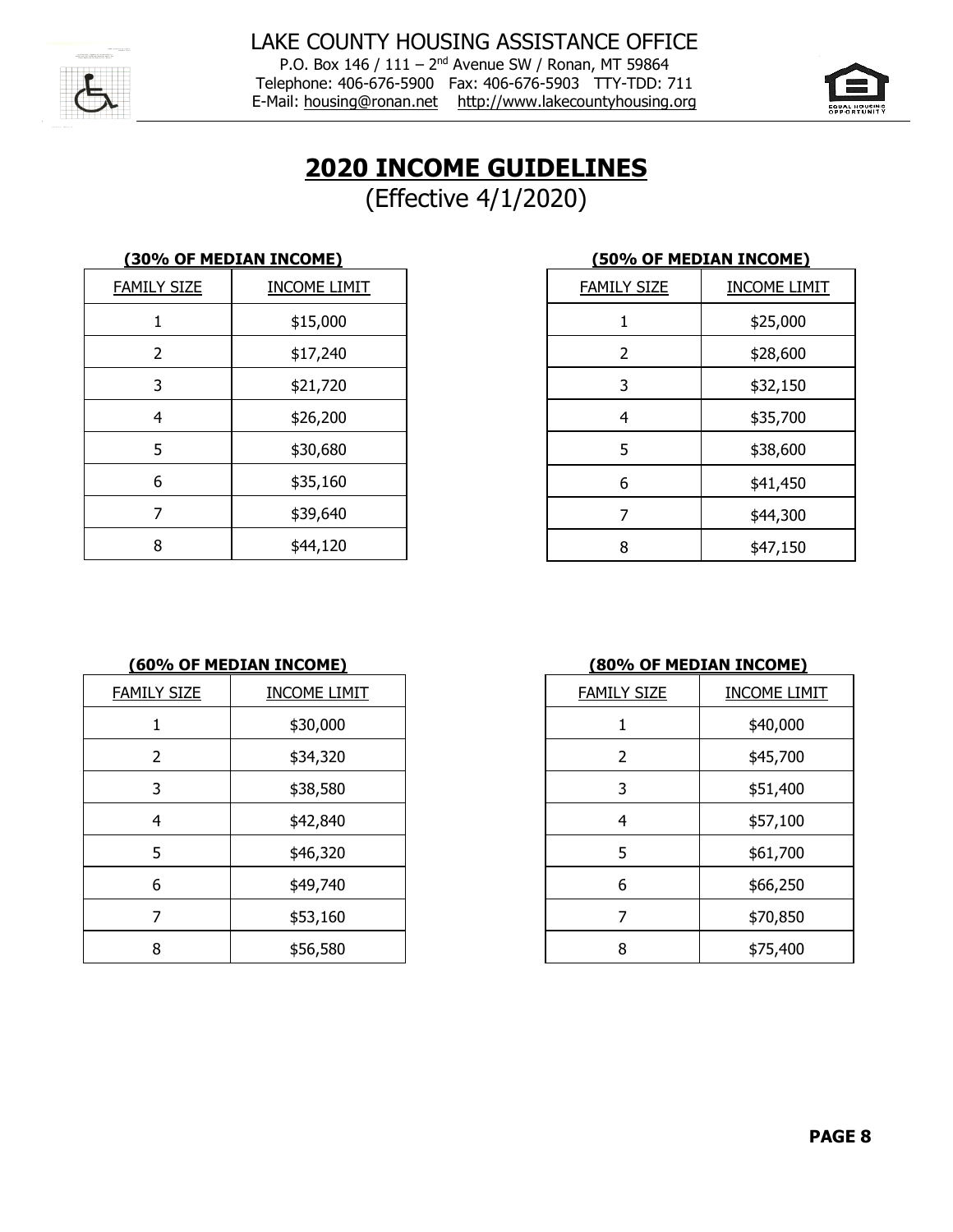P.O. Box 146 / 111 - 2<sup>nd</sup> Avenue SW / Ronan, MT 59864 Telephone: 406-676-5900 Fax: 406-676-5903 TTY-TDD: 711 E-Mail: [housing@ronan.net](mailto:housing@ronan.net) [http://www.lakecountyhousing.org](http://www.lakecountyhousing.org/)



# **Authorization for the Release of Information**

I/We authorize the release of any information (including documentation and other materials) pertinent to eligibility for or participation under any of the following programs:

USDA, Rural Development, Rural Housing Services Section 8 Housing Assistance Payments Program Low-Income Rental Indian Housing Tenant-Based Rental Assistance (TBRA) Program Low-Income Rental Public Housing First-Time Homebuyer Program Low-Income Housing Tax Credit

I/We authorize the above named organization to obtain information about me or my family that is pertinent to eligibility for or participation in assisted housing programs:

> Child Care Expenses Social Security Benefits Credit History **Residences** and Rental History Criminal Activity Child Support Benefits Family Composition **Student Status** Student Status Employment, income, Pensions and Assets Utilities Federal, State, Tribal or Local Benefits Medical Expenses Handicapped Assistance Expenses Social Security Numbers Identity and Marital Status

Individuals or Organizations that May Release Information:

Governmental Organizations **Exercise Server Credit Bureau** Pharmacies **Credit Bureau** Law Enforcement Agencies Physicians/Dentists Employers Utility Companies **Companies Companies Companies Companies Companies Companies Companies Companies Companies** Financial Institutions Mortgage Companies Insurance Companies

#### **Conditions:**

I/We agree that photocopies of this authorization may be used for the purpose stated above. I/We also understand that this authorization will be in effect for the term of assistance received.

If I/We do not sign this authorization, I/We also understand that my housing assistance may be denied or terminated.

\_\_\_\_\_\_\_\_\_\_\_\_\_\_\_\_\_\_\_\_\_\_\_\_\_\_\_\_\_\_\_\_\_\_\_\_\_\_\_\_\_\_\_ \_\_\_\_\_\_\_\_\_\_\_\_\_\_\_\_\_\_\_\_\_\_\_\_\_\_\_\_\_\_\_\_\_\_\_\_\_\_\_

\_\_\_\_\_\_\_\_\_\_\_\_\_\_\_\_\_\_\_\_\_\_\_\_\_\_\_\_\_\_\_\_\_\_\_\_\_\_\_\_\_\_\_\_ \_\_\_\_\_\_\_\_\_\_\_\_\_\_\_\_\_\_\_\_\_\_\_\_\_\_\_\_\_\_\_\_\_\_\_\_\_\_\_

\_\_\_\_\_\_\_\_\_\_\_\_\_\_\_\_\_\_\_\_\_\_\_\_\_\_\_\_\_\_\_\_\_\_\_\_\_\_\_\_\_\_\_\_ \_\_\_\_\_\_\_\_\_\_\_\_\_\_\_\_\_\_\_\_\_\_\_\_\_\_\_\_\_\_\_\_\_\_\_\_\_\_\_

I/We understand that this form will remain valid as long as my/our application is active on the waiting list.

Signature, **Head of Household** Signature, **Co-Tenant** 

Print name, **Head of Household** & Date Print name, **Co-tenant** & Date

Social Security number of Head of Household Social Security number of Co-Tenant

\_\_\_\_\_\_\_\_\_\_\_\_\_\_\_\_\_\_\_\_\_\_\_\_\_\_\_\_\_\_\_\_\_\_\_\_\_\_\_\_\_\_\_

Physical address of unit

\_\_\_\_\_\_\_\_\_\_\_\_\_\_\_\_\_\_\_\_\_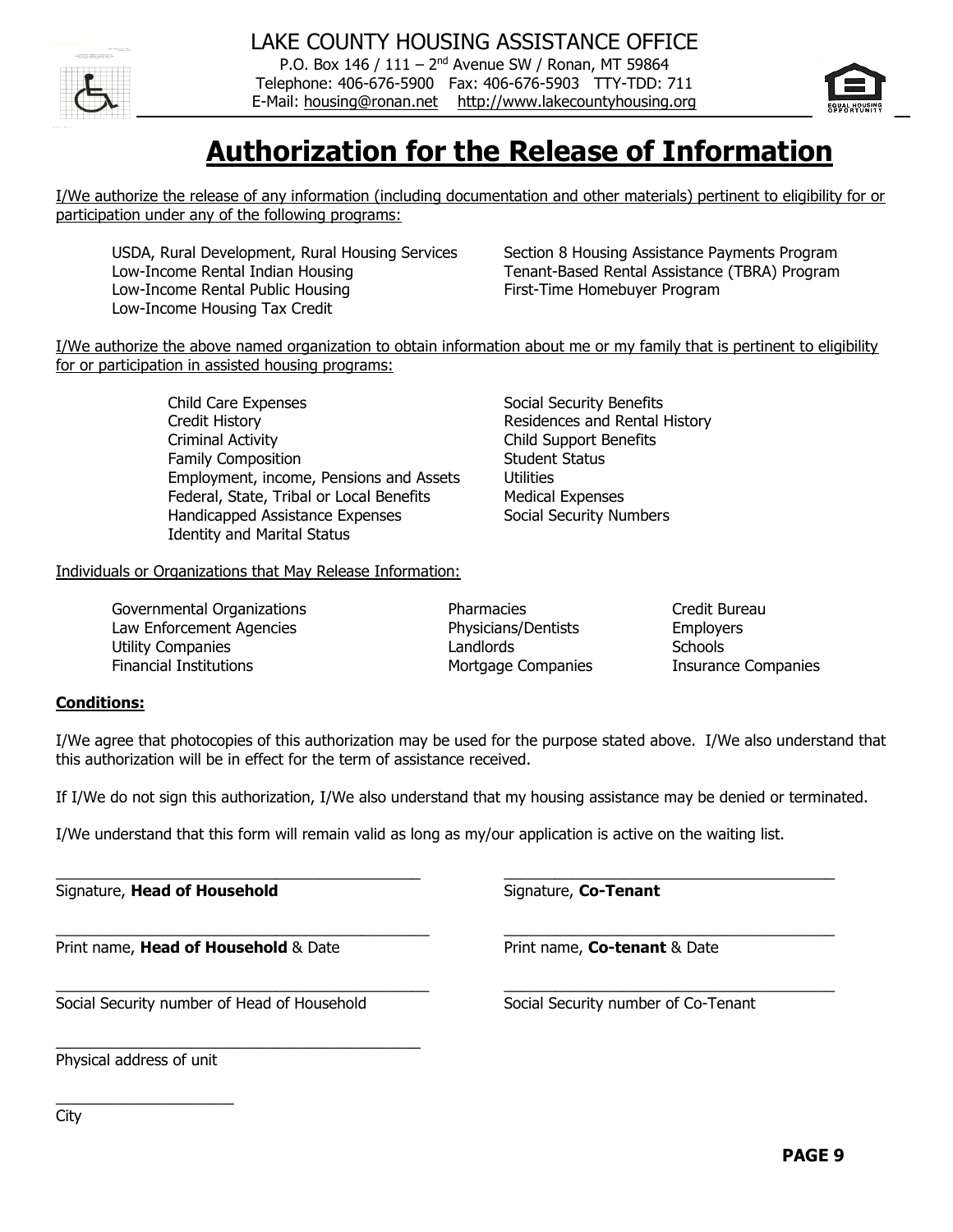| LAKE COUNTY HOUSING ASSISTANCE OFFICE<br>P.O. Box 146 / 111 - 2 <sup>nd</sup> Avenue SW / Ronan, MT 59864<br>Telephone: 406-676-5900  Fax: 406-676-5903  TTY-TDD: 711<br>E-Mail: housing@ronan.net http://www.lakecountyhousing.org |
|-------------------------------------------------------------------------------------------------------------------------------------------------------------------------------------------------------------------------------------|
|                                                                                                                                                                                                                                     |
| Law Enforcement Records Check Consent Form<br>Last Name _                                                                                                                                                                           |
|                                                                                                                                                                                                                                     |
| Hispanic<br>Ethnicity:<br>Non-Hispanic                                                                                                                                                                                              |
| Race (Select only one):                                                                                                                                                                                                             |
| 1. White                                                                                                                                                                                                                            |
| 2. Black or African American                                                                                                                                                                                                        |
| 3. Asian                                                                                                                                                                                                                            |
| 4. American Indian or Alaskan Native                                                                                                                                                                                                |
| 5. Native Hawaiian or Other Pacific Islander                                                                                                                                                                                        |
| 6. American Indian or Alaskan Native and White                                                                                                                                                                                      |
| 7. Asian and White                                                                                                                                                                                                                  |
| 8. Black or African American and White                                                                                                                                                                                              |
| 9. American Indian or Alaskan Native and Black or African American                                                                                                                                                                  |
| 10. Other Multi-racial (balance of individuals reporting more than one race)                                                                                                                                                        |
|                                                                                                                                                                                                                                     |
|                                                                                                                                                                                                                                     |
| Alien Registration #: Country:                                                                                                                                                                                                      |

The Lake County Housing Assistance Office applicant screening policy states that any applicant can be denied assistance if they have been *arrested or convicted* of a drug-related crime, crime of violence, crime against persons or exhibit a history of alcohol abuse or any other activity that could be a potential hazard to other tenants.

I/We authorize the Lake County Housing Assistance Office to obtain a record of my criminal history. I/We understand that this form will remain valid as long as my/our application is active on the waiting list.

| Signature                              | Date                                  |
|----------------------------------------|---------------------------------------|
| FOR OFFICE USE ONLY                    |                                       |
| Processor                              |                                       |
| $Record:$ Yes<br>Date Record Searched: | Warrant <b>Protective order</b><br>No |

**PAGE 10**

## LAKE COUNTY HOUSING ASSISTANCE OFFICE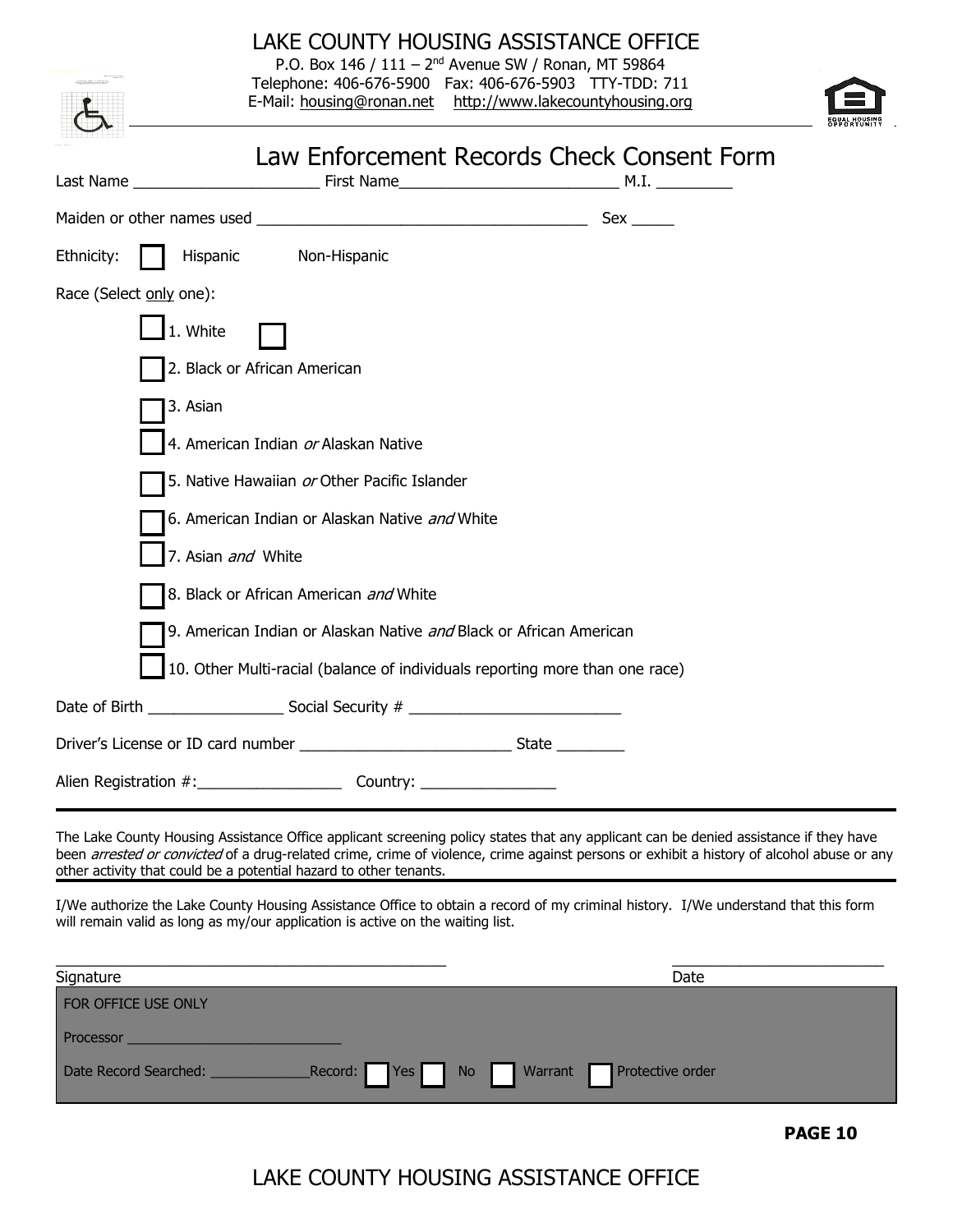P.O. Box 146 / 111 - 2<sup>nd</sup> Avenue SW / Ronan, MT 59864 Telephone: 406-676-5900 Fax: 406-676-5903 TTY-TDD: 711 E-Mail: [housing@ronan.net](mailto:housing@ronan.net) [http://www.lakecountyhousing.org](http://www.lakecountyhousing.org/)

|                         | Law Enforcement Records Check Consent Form<br>(If more than 1 adult in the household) |  |                                               |  |  |  |  |
|-------------------------|---------------------------------------------------------------------------------------|--|-----------------------------------------------|--|--|--|--|
|                         |                                                                                       |  |                                               |  |  |  |  |
|                         |                                                                                       |  |                                               |  |  |  |  |
| Ethnicity:<br>Hispanic  | Non-Hispanic                                                                          |  |                                               |  |  |  |  |
| Race (Select only one): |                                                                                       |  |                                               |  |  |  |  |
| 1. White                |                                                                                       |  |                                               |  |  |  |  |
|                         | 2. Black or African American                                                          |  |                                               |  |  |  |  |
| 3. Asian                |                                                                                       |  |                                               |  |  |  |  |
|                         | 4. American Indian or Alaskan Native                                                  |  |                                               |  |  |  |  |
|                         | 5. Native Hawaiian or Other Pacific Islander                                          |  |                                               |  |  |  |  |
|                         | 6. American Indian or Alaskan Native and White                                        |  |                                               |  |  |  |  |
|                         | 7. Asian and White                                                                    |  |                                               |  |  |  |  |
|                         | 8. Black or African American and White                                                |  |                                               |  |  |  |  |
|                         | 9. American Indian or Alaskan Native and Black or African American                    |  |                                               |  |  |  |  |
|                         | 10. Other Multi-racial (balance of individuals reporting more than one race)          |  |                                               |  |  |  |  |
|                         |                                                                                       |  |                                               |  |  |  |  |
|                         |                                                                                       |  |                                               |  |  |  |  |
|                         |                                                                                       |  | Alien Registration #: _______________________ |  |  |  |  |

The Lake County Housing Assistance Office applicant screening policy states that any applicant can be denied assistance if they have been arrested or convicted of a drug-related crime, crime of violence, crime against persons or exhibit a history of alcohol abuse or any other activity that could be a potential hazard to other tenants.

I/We authorize the Lake County Housing Assistance Office to obtain a record of my criminal history. I/We understand that this form will remain valid as long as my/our application is active on the waiting list.

| Signature                            | Date                           |
|--------------------------------------|--------------------------------|
| FOR OFFICE USE ONLY                  |                                |
| Processor                            |                                |
| Record: Yes<br>Date Record Searched: | Warrant Protective order<br>No |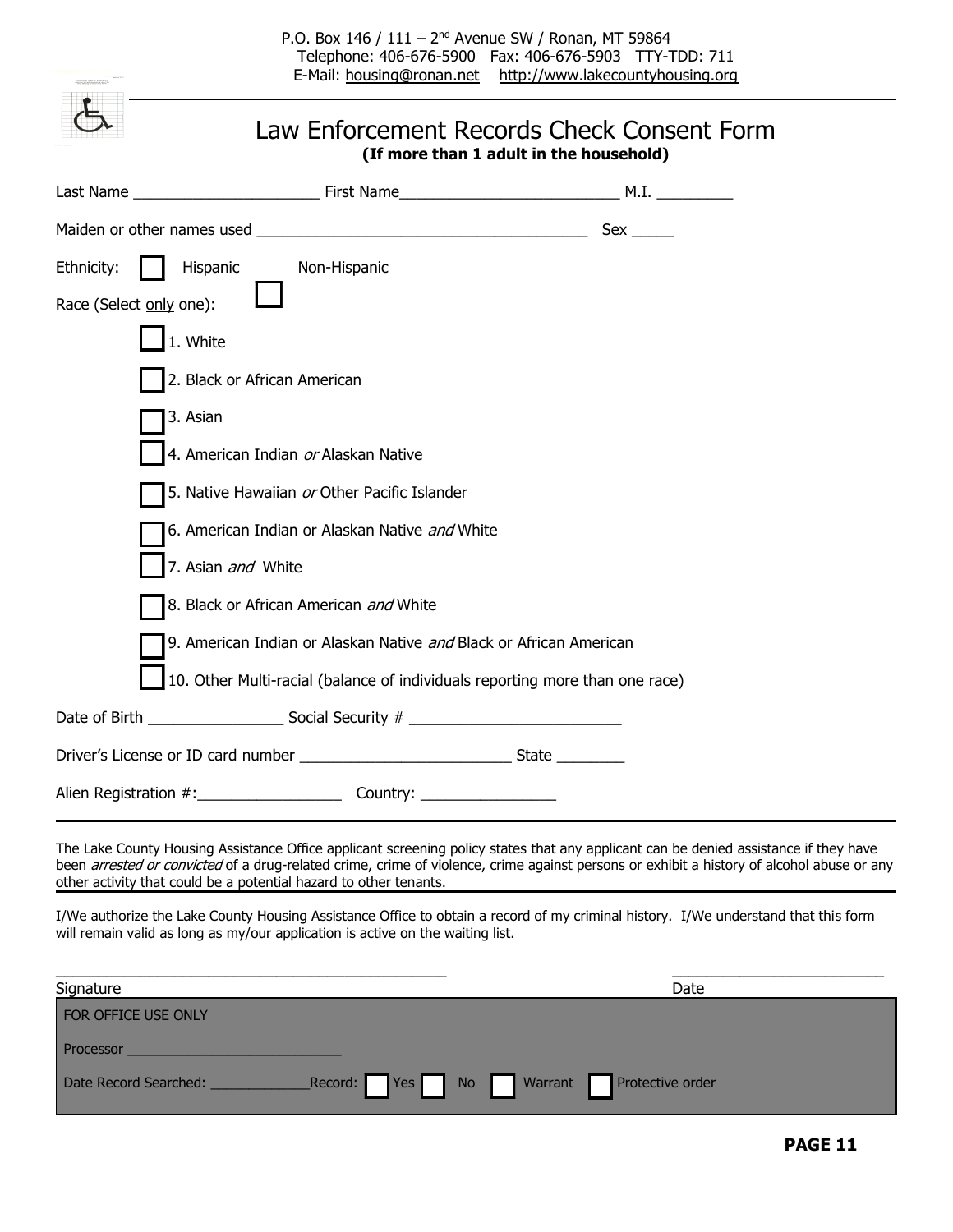November 2004

#### **Things You Should Know**

| Don't risk your chances for federally assisted housing by providing false, incomplete, or inaccurate information on your |  |  |  |  |
|--------------------------------------------------------------------------------------------------------------------------|--|--|--|--|
| application forms.                                                                                                       |  |  |  |  |

| Purpose                                 | This is to inform you that there is certain information you must provide when applying<br>for assisted housing. There are penalties that apply if you knowingly omit information<br>or give false information.                                                                                                                                                                                                                                                                                                                                                                                                                                            |  |  |  |
|-----------------------------------------|-----------------------------------------------------------------------------------------------------------------------------------------------------------------------------------------------------------------------------------------------------------------------------------------------------------------------------------------------------------------------------------------------------------------------------------------------------------------------------------------------------------------------------------------------------------------------------------------------------------------------------------------------------------|--|--|--|
| Penalties<br>For<br>Committing<br>Fraud | The United States Department of Housing and Urban Development (HUD) places a high<br>priority on preventing fraud. If your application or recertification forms contain false or<br>incomplete information you may be:<br>Evicted from your apartment or house<br>Required to repay all overpaid rental assistance you received<br>Fined up to \$10,000<br>Imprisoned for up to 5 years and/or<br>Prohibited from receiving further assistance<br>Your state and local governments may have other laws and penalties as well.                                                                                                                             |  |  |  |
| Asking<br>Questions                     | When you meet with the person who is to fill out your application, you should know<br>what is expected of you. If you do not understand something, ask for clarification. That<br>person can answer your questions or find out what the answer is.                                                                                                                                                                                                                                                                                                                                                                                                        |  |  |  |
| Completing<br>The<br>Application        | When you answer application questions, you must include the following information:<br>Income<br>All sources of money you or any member of your household receives<br>(wages, welfare payments, alimony, social security, pension, etc.)<br>Any money you receive on behalf of your children (child support, social<br>$\bullet$<br>security for children, etc.)<br>Income from assets (interest from a savings account, credit union, or<br>$\bullet$<br>certificates of deposit, dividends from stock, etc.)<br>Earning from second job or part time jobs<br>$\bullet$<br>Any anticipated income (such as a bonus or pay raise you expect to<br>receive) |  |  |  |
|                                         | <b>Assets</b><br>All bank accounts, savings bonds, certificates of deposit, stocks, real<br>$\bullet$<br>estate, etc. that are owned by your and any adult member of your<br>family's household who will be living with you.                                                                                                                                                                                                                                                                                                                                                                                                                              |  |  |  |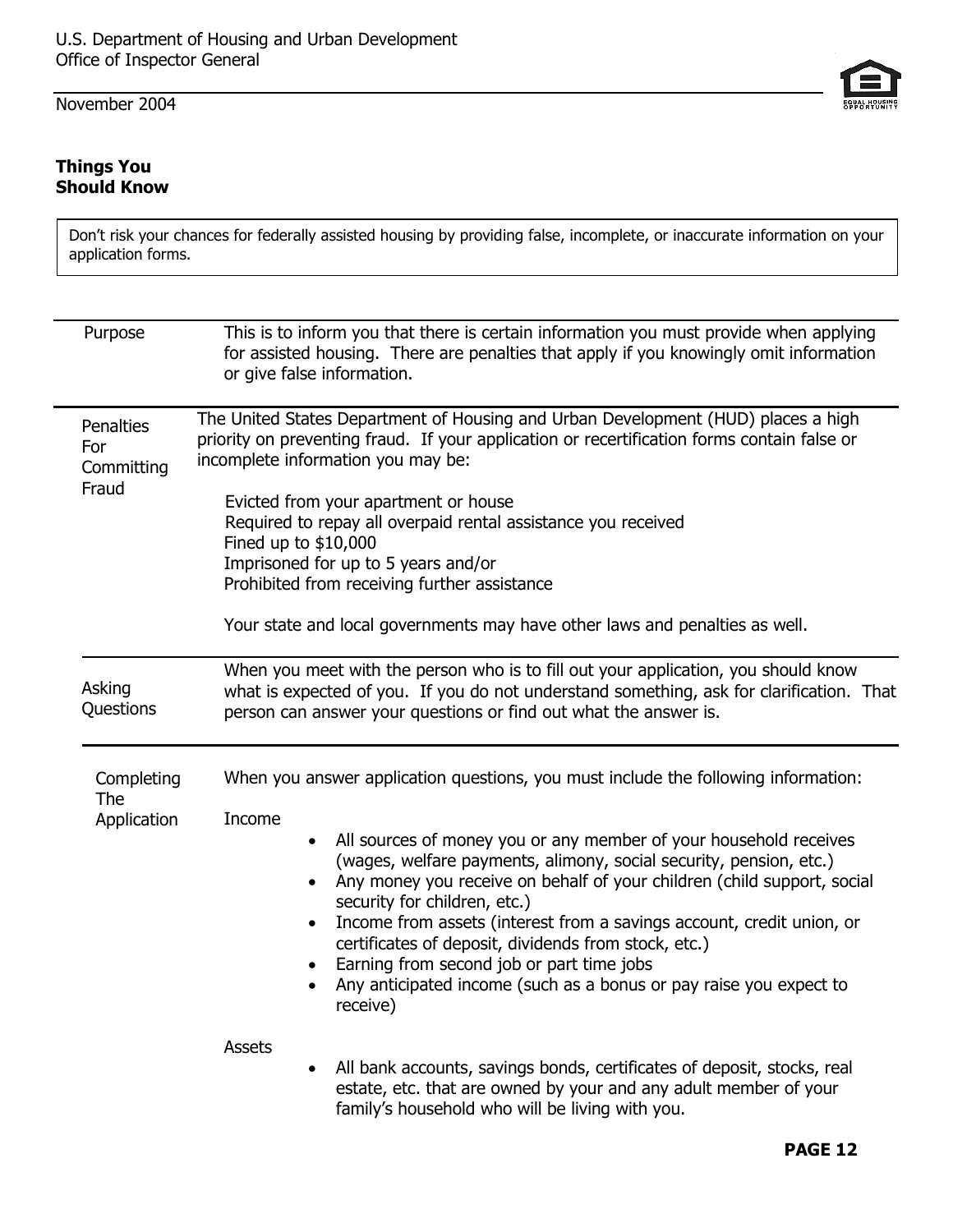|                            | Any business or asset you sold in the last 2 years for less than its full<br>value, such as your home to your children.<br>The names of all the people (adults and children) who will actually be<br>living with you, whether or not they are related to you.                                                                                                                                                                                                                                                                                                                                                                                    |
|----------------------------|--------------------------------------------------------------------------------------------------------------------------------------------------------------------------------------------------------------------------------------------------------------------------------------------------------------------------------------------------------------------------------------------------------------------------------------------------------------------------------------------------------------------------------------------------------------------------------------------------------------------------------------------------|
| Signing the<br>Application | Do not sign any forms unless you have read it, understand it, and are sure<br>$\bullet$<br>everything is complete and accurate.<br>When you sign the application and certification forms, you are claiming that they are<br>complete to the best of your knowledge and belief. You are committing fraud if you<br>sign a form knowing that it contains false or misleading information.<br>Information you give on your application will be verified by hour housing agency. In<br>$\bullet$<br>addition, HUD may do computer matches of the income you report with various<br>Federal, State, or private agencies to verify that it is correct. |
| Re-<br>certifications      | You must provide updated information at least once a year. Some programs require<br>that you report any changes in income or family/household composition immediately.<br>Be sure to ask when you must recertify. You must report on recertification forms:<br>All income changes such as increases of pay and/or benefits, damage or<br>loss of job and/or benefits, etc. for all household members.<br>Any move in or move out of a household member; and,<br>All assets that you or your household members own and any assets that<br>were sold in the last 2 years for less than its full value.                                             |
| Beware of<br>Fraud         | You should be aware of the following fraud schemes:<br>Do not pay any money to file an application;<br>$\bullet$<br>Do not pay any money to move up on the waiting list;<br>$\bullet$<br>Do not pay for anything not covered by your lease;<br>$\bullet$<br>Get a receipt for any money you pay; and,<br>Get a written explanation if you are required to pay for anything other than rent<br>(such as maintenance charges).                                                                                                                                                                                                                     |
| Reporting<br>Abuse         | If you are aware of anyone who has falsified an application, or if anyone tries to persuade<br>you to make false statements; report them to the manager of your complex or your PHA. If<br>that is not possible, then call the local HUD office or the HUD Office of Inspector General<br>(OIG) Hotline at (800) 347-3735. You can also write to:<br>HUD-OIG HOTLINE (GFI)<br>451 Seventh Street S.W.<br>Washington, DC 20410                                                                                                                                                                                                                    |
|                            | <b>HUD-1140-OIG</b><br>THIS DOCUMENT MAY BE REPRODUCED WITHOUT PERMISSION                                                                                                                                                                                                                                                                                                                                                                                                                                                                                                                                                                        |